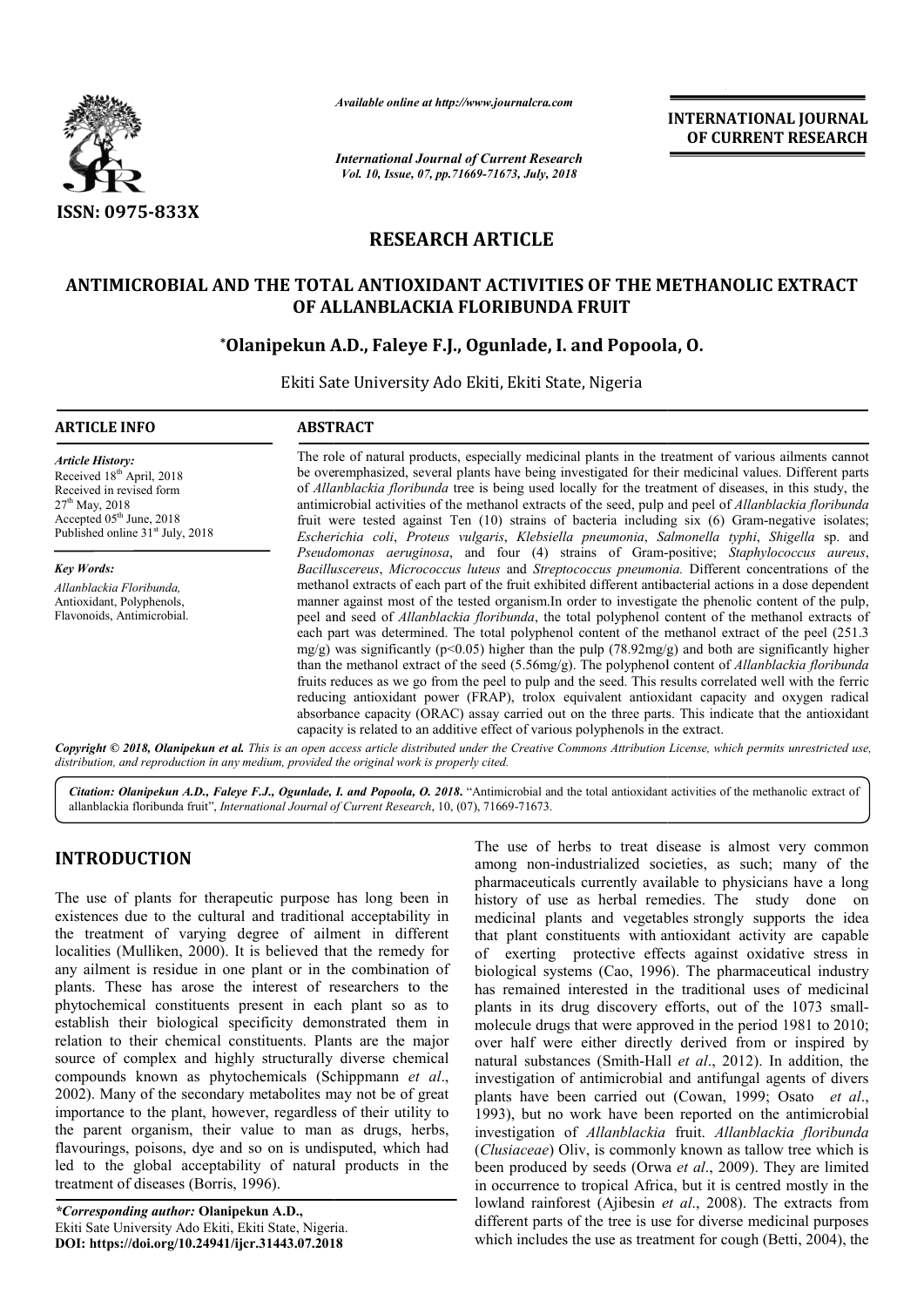stem bark is used for the treatment of toothache, diarrhoea and as pain reliever (Abiww, 1990), while all parts of the plants are used traditionally in the treatment of small pox, chicken pox and measles indicating possible antiviral activity (Ayoola *et al*., 2009). In Gabon, the bark of *Allanblackia floribunda* is pounded and rubbed on the body to relief painful conditions (Orwa *et al*., 2009; Betti, 2004). The anti-inflammatory and the hypoglycaemic properties of the plants was confirmed in a study carried out by (Betti, 2004; Ayoola *et al*., 2009). According to scifinder and the dictionary of natural products database, there exist scanty information on the biological characterization of *Allanblackia floribunda* fruit but other member of the Clusiaceae family potentially demonstrated antimicrobial activities. Extracts from *Gaciniasmeathmannii, G.lucidaVesque, Kulmeyeravariabilis, Colophyllumbrasiliense* (*Clusiaceae*) showed good inhibitory when tested for their antimicrobial activities against some gram positive and gram negative bacteria (Kuete *et al*., 2007; Itebert *et al*., 2011; Coqueiro *et al*., 2013; Pretto *et al*., 2004). The leaves, stem bark and root of *Allanblackia floribunda* gave good inhibitory effects against gram positive and gram negative bacterial except *A.flavus* (Ajibesin *et al*., 2008).

The antitumor, radical scavenging, antibacterial and antifungal activities of the root bark extract of *Allanblackia floribunda* was investigated and the extract showed a moderate tumor reducing activity while the DPPH radical scavenging test showed that it is able to scavenge more than 50% of the free radicals (Kuete *et al*., 2011). Antioxidant and immunomodulatory properties of polysaccharides from *Allanblackia floribunda* stem bark and the result obtained from this study support the ethno medicinal use of the plant for this purpose (Boudjeko *et al*., 2015). This study is focused at evaluating the seed, peel and pulp of *Allanblackia floribunda* for the antimicrobial activities against Ten (10) strains of bacteria including six (6) Gram-negative isolates; *Escherichia coli*, *Proteus vulgaris*, *Klebsiella pneumonia*, *Salmonella typhi*, *Shigella* sp. and *Pseudomonas aeruginosa*, and four (4) strains of Gram-positive; *Staphylococcus aureus*, *Bacilluscereus*, *Micrococcus luteus* and *Streptococcus pneumonia*, in order to validate the ethno-botanical use of the plant for microbial diseases. The total polyphenol, flavonoid/proanthocyanidin, flavonol content was investigated, so also the antioxidant activity using the oxygen radical absorbance capacity (ORAC), ferric reducing antioxidant power (FRAP) and the trolox equivalent antioxidant capacity (TEAC) assay.

### **MATERIALS AND METHODS**

**Sample Collection and Preparation:** The matured fruit of *Allanblackia Floribunda* was collected from a forest at IgbaraOdo Ekiti in Ekiti State Nigeria in large quantity and was identified in the herbarium unit of the Department of Plant Science, Ekiti State University. The fruits were collected during the raining season. The seed, peel and pulp of the fruit were properly separated and air dried at ambient temperature. The dried samples were milled into powder form for easy extraction.

**Extraction:** 50 g of the seed, pulp and peel was macerated with methanol separately. The methanol extracts obtained were concentrated to dryness using a vacuum extractor at 40 ºC. The crude extracts of the three parts were then subjected to further analysis.

**Sterilization of materials used and disinfection of working area:** All glass ware were washed with detergent and rinsed thoroughly with distilled water, air dried and sterilized by dry heat in a hot air oven at a temperature of 160 °C for 1 hour. Pipettes were plugged with absorbent cotton wool and wrapped with aluminum foil paper and sterilized to prevent external contamination. All media were sterilized in the autoclave at a temperature of  $121 \text{ °C}$  for 15 minutes. All non-reusable materials (such as needle and syringe) were appropriately disposed in the bin after sterilization by moist heat. Inoculating loop was sterilized in Bunsen burners' flame until red hot and allowed to cool, before and after every use. The cork borer was also dipped into absolute alcohol before flamed and allowed to cool. With the use of cotton wool soaked in 70 % alcohol and disinfectant, the work bench surface was properly swabbed before and after daily work to prevent all forms of contamination.

**Preparation of media:** All media used in this research work were prepared and sterilized according to the manufacturers' instructions.

**Nutrient agar:** 28 g of dehydrated powder of nutrient agar (Biotech, India) was dissolved in one litre (1000 mL) of distilled water in a conical flask, mixed together and corked properly. It was then homogenized over hot plate and later sterilized using the autoclave at a temperature of 121  $^{\circ}$ C for 15 minutes. 5 ml of homogenized nutrient agar was aseptically distributed into Bijou bottles and sterilized by autoclaving after which were left to solidify in slanted form. These were used to maintain the stock culture of isolates used in the experiment.

**Nutrient broth:** 13 g of bacteriological peptone water powder was dissolved in one litre (1000 mL) of distilled water and thoroughly mixed. It was sterilized by autoclaving at 121  $^{\circ}$ C for 15 minutes.

**Mueller-Hinton Agar:** 38 g of the dehydrated powder of Mueller-Hinton agar (Biotech, India) was dissolved in one litre (1000 mL) of distilled water and mixed thoroughly. It was warmed to aid adequate distribution (homogenization) and sterilized by autoclaving at holding pressure and temperature of 121 °C for 15 minutes.

**Antibacterial screening:** The potency of the plant extract as inhibitory agent to microbial growth was determined using modified method of agar well diffusion described by (James, 2009).

**Test bacteria:** Ten (10) strains of bacteria including six (6) Gram-negative isolates; *Escherichia coli*, *Proteus vulgaris*, *Klebsiella pneumonia*, *Salmonella typhi*, *Shigella* sp. and *Pseudomonas aeruginosa*, and four (4) strains of Grampositive; *Staphylococcus aureus*, *Bacilluscereus*, *Micrococcus luteus* and *Streptococcus pneumonia*,were subjected to susceptibility test in the course of this research. All these organisms were obtained from the culture bank of the Microbiology laboratory of the Department of Microbiology, Ekiti State University, Ado-Ekiti.

**Reconstitution of crude extract:** The crude extract was reconstituted with Dimethyl sulfoxide (DMSO) in order to make a stock solution using volumetric flasks, after which were sterilized by filtration using 0.45μm aqua membrane nylon filter disk (Becton, Dickinson Company).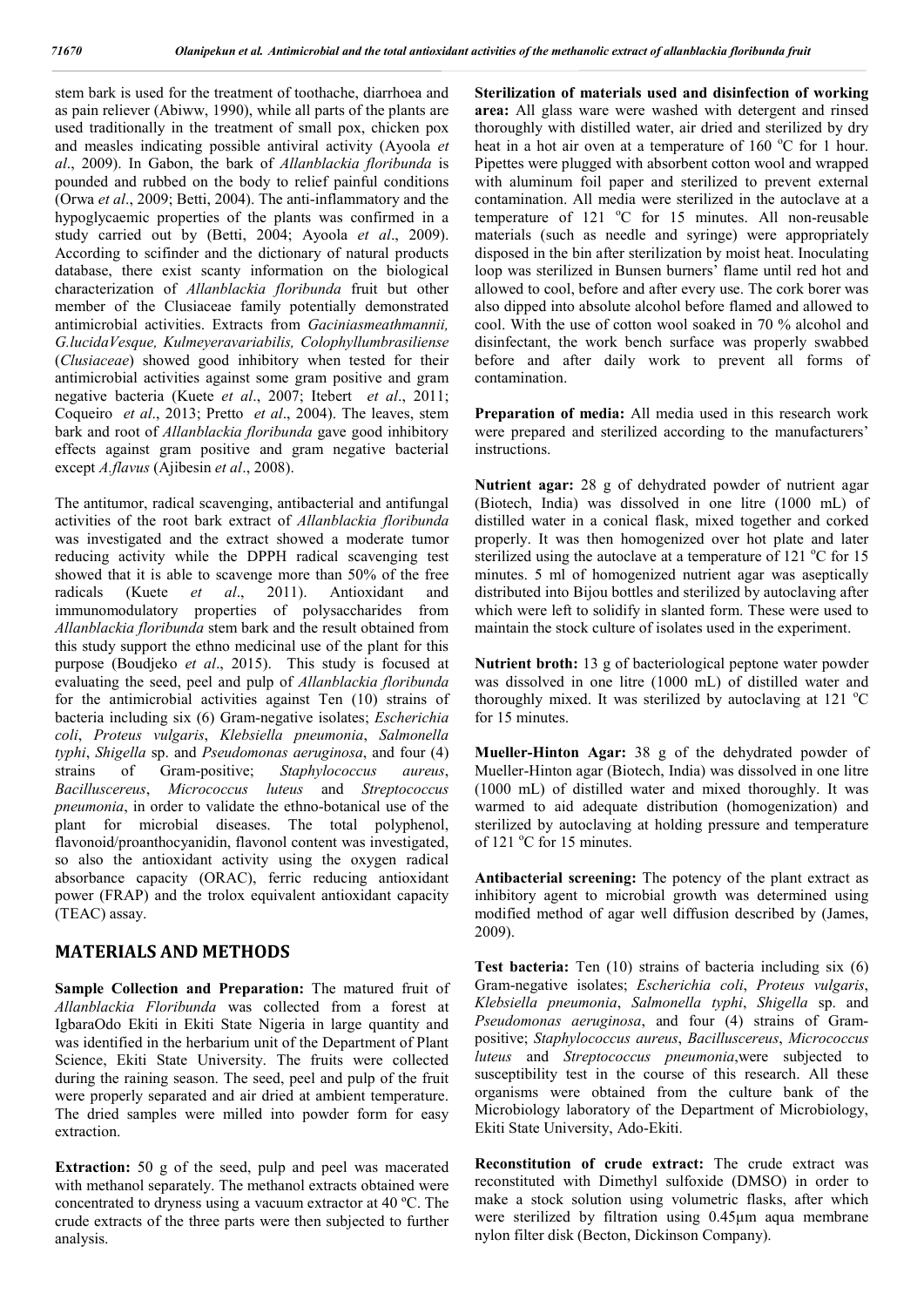Reconstituted and filtered extracts serving as stock solutions were stored in the freezer of a regular refrigerator (Haier Thermocool, Deluxe series HRF-350N) set at 4°C (Adeniran, 2013). Working solutions were made in different concentrations (w/v) from the stock solution.

**Agar diffusion method for antibacterial assay:** Twenty millilitre (20 mL) of sterile Mueller-Hinton agar (MHA) were poured and allowed to set before 100 μL of bacterial suspension (with standard density) for each bacterial strain were spread on to the surfaces, using sterile swab. With the aid of a 6 mm diameter cork borer, five (5) cups were bored separately at equidistance on the agar. The borer was sure sterilized before and after every use. Each cup was respectively filled with 0.2 ml of the extract at different concentrations. The plates were kept on working bench at room temperature for 1 hour (to allow extract diffusion) before taken for incubation at 37°C for 24 hours. Zone of inhibition were measured to determine the effectiveness of the extract against each organism and results were expressed in millimetres (Moses *et al*., 2013).

**The Polyphenol and Flavonoid Content of the Extracts:**  The total polyphenol content of the methanol extract of the peel, pulp and seed of *Allanblackia floribunda* fruit was determined (Singleton *et al*., 1999). A volume of 25µl of the extracts was incubated in a clear 96-well flat bottom plate for 5min with 125µl freshly prepared 0.2N FolinCiocalteu's phenol reagent where after 100µl 7.5% sodium carbonate was added and incubated for 2h. The absorbance at 765nm was measured on a plate spectrometer (Multiskan, Thermo Electron Corporation) and total polyphenols calculated using the standard gallic acid in 10% ethanol. Results were expressed as mg gallic acid equivalents per gram extract. The flavonoid content: flavanol and flavonolof the methanol extracts was determined colourimetrically at 640nm and spectrophotometrically at 360nm. For the flavanol assay, a freshly prepared 0.05% DMACA solution was made by dissolving DMACA solution in 8% HCl prepared in methanol. 50µl of the extracts were incubated clear in a 96-well flat bottom plate with 250µl DMACA solution for 30min. for the flavonol assay, a solution of 0.1% HCl prepared in 95% ethanol was made. The extracts (12.5µl) were incubated in a clear 96-well flat bottom plate with 12.5µl 0.1% of HClethanol solution and 225µl 2% HCl for 30min. The absorbance was measured on a plate spectrometer (Multiskan, Thermo Electron Corporation) and flavanols and flavonols were calculated using standard catechin in methanol and 95% ethanol respectively. The results were expressed as mg standard equivalents per gram of the extract.

**The Total Antioxidant Capacity of the Extracts:** The oxygen radical absorbance capacity (ORAC) was determined according to the fluorometric method described by (Ou *et al*., 2001). A 36ng/ml fluorescein and a 2.5% AAPH radical solution were prepared freshly in 75mM phosphate buffer (pH 7.4). The reaction was initiated by incubating 12µl of the extract in a black 96-well flat bottom plate with 138µl fluoresce in solution and 50µl AAPH solution. The decrease in fluorescence was then measured every 5min for 2h on a plate fluorometer (Fluoroskan, Thermo Electron Corporation). The ORAC values were determined by comparing the sample curve to the standard curve obtain for trolox. Results were expressed as µmol trolox equivalents per gram extract. The ferric reducing antioxidant power (FRAP) and the trolox equivalent

antioxidant capacity (TEAC) was determined according to the spectrophotometric methods described by (Benzie, 1996) and (Pellegrini *et al*., 1999) respectively. For the FRAP assay, the extracts were incubated in a clear 96-well flat bottom plate in 300µl FRAP solution (250mM sodium acetate in acetic acid, pH 3.6; 0.83mM hydrochloric acid; 1.67mM iron (III) chloride hexahydrate) at 37ºC for 30Min. the reaction was measured at 593nm on a plate spectrometer (Multiskan, Thermo Electron Corporation) and the FRAP value determined by comparing to the standard ascorbic acid equivalents per gram extract.

**Statistical Analysis:** All data from assays of antioxidant parameters (FRAP, ORAC and TEAC) were analysed using their respective templates. Results were expressed as mean ± standard deviation of triplicate values per sample.

### **RESULTS AND DISCUSSION**

**Antimicrobial assay of the seed, pulp and peel:** The antimicrobial activities of the methanolic extracts of the seed, pulp and peel of Allanblackia floribunda fruit was tested against Ten (10) strains of bacteria including six (6) Gramnegative isolates; *Escherichia coli*, *Proteus vulgaris*, *Klebsiella pneumonia*, *Salmonella typhi*, *Shigella* sp. and *Pseudomonas aeruginosa*, and four (4) strains of Gram-positive; *Staphylococcus aureus*, *Bacilluscereus*, *Micrococcus luteus* and *Streptococcus pneumonia.* Different concentrations of the methanol extracts of each part of the fruit exhibited different antibacterial actions in a dose dependent manner against most of the tested organism. The inhibition zones as shown in Table 1 ranged from 25-10mm with most of the inhibition zone above 15mm. at 1000µg/mL the zone of inhibition for all the tested organism was above 15mm while at lesser concentration (250-62.5 µg/mL) the inhibition zone was low (with most zones below 15mm) and there was no inhibition against *Staphylococcus aureus*, *Streptococcus pneumonia* and *Salmonella typhi* at low concentration.

The methanol extract of the peel had the highest activity against all tested organisms at 1000 µg/mL, the seed had moderate activity, the inhibition zones ranged from 19-10mm with most zones below 15mm. It was also discovered that the seed extract was only active against *Shigella*sp at 500 µg/ml. Compared to the pulp and seed extracts, methanol extract of the peel exhibited low inhibitory effect against some of the tested organism but show showed no inhibitory effect against *Klebsiella pneumonia, Escherichia coli* and against *Bacilluscereus*, *Micrococcus luteus*&*Salmonella typhi* only at low concentration. From the result obtained in this work, the methanol extract of the pulp of *Allanblackia floribunda* fruit demonstrated better inhibitory efficiency against most of the test organisms.

**Total polyphenol and flavonoid content of the seed, pulp, and peel extracts:** Polyphenols shows numerous biological activities in human such as antimicrobial, anti-inflammatory and immunomodulatory activities. It also functions in plants as productive UV filters, plant development and insect's interaction. In order to investigate the phenolic content of the pulp, peel and seed of *Allanblackia floribunda*, the total polyphenol content of the methanol extracts of each part was determined. The total polyphenol content of the methanol extract of the peel  $(251.3 \text{ mg/g})$  was significantly  $(p<0.05)$ higher than the pulp (78.92mg/g) and both are significantly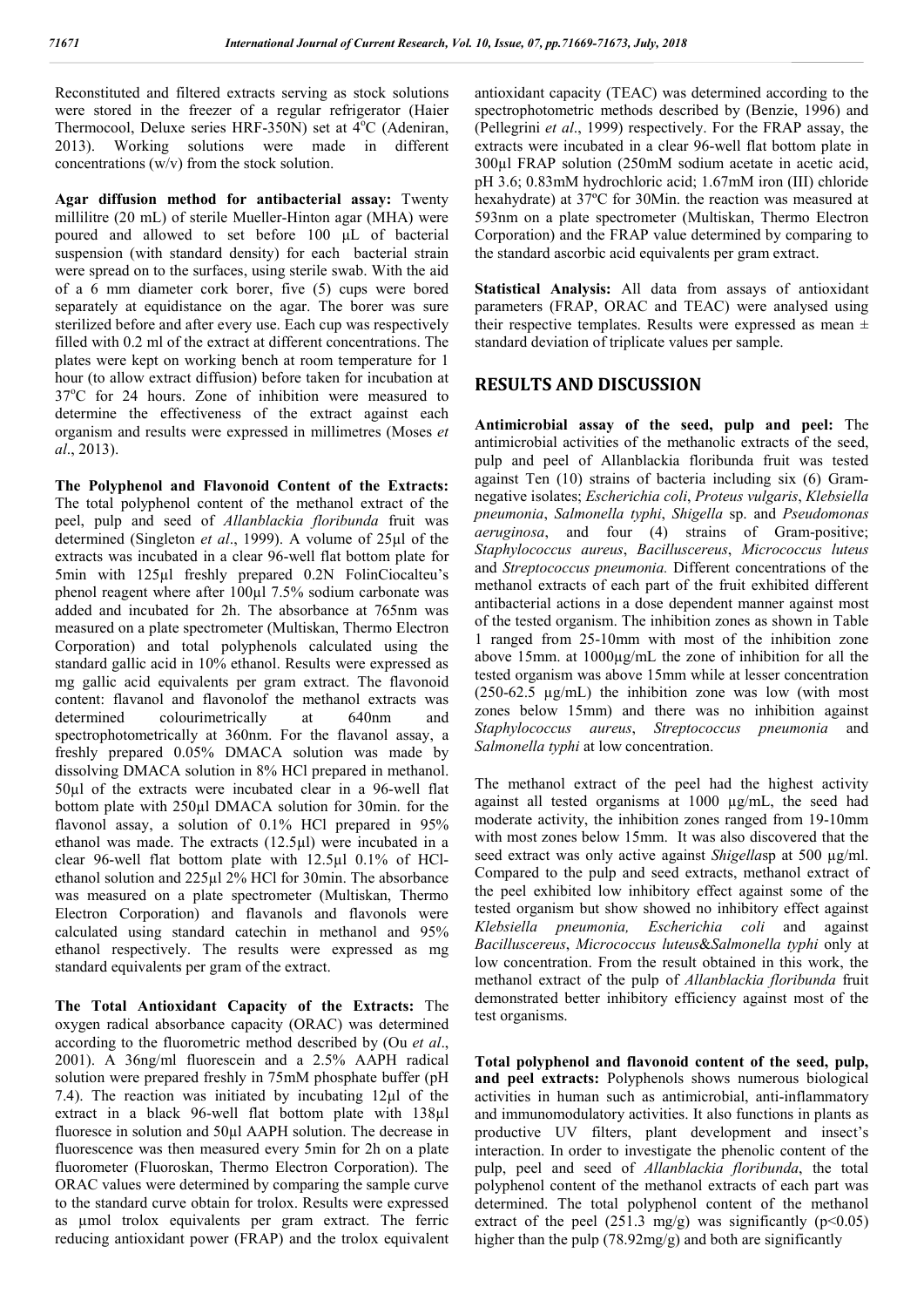|               |      | Zone of Inhibition (mm) by Concentrationof Extracts (µg/ml) |                   |                  |                                               |                  |                        |                  |              |                  |                                                      |  |
|---------------|------|-------------------------------------------------------------|-------------------|------------------|-----------------------------------------------|------------------|------------------------|------------------|--------------|------------------|------------------------------------------------------|--|
| Test Organism |      | Stamplecaccus aureus                                        | Protects villagis |                  | Pseudomonas aerughasa<br>Klabsiellu preumonia |                  | Streptocacas preumonia | Shigella SP      |              |                  | Bactlus cereus Micrococos inters<br>Salmonella cyphi |  |
| Seed          | 1000 | $12 \overline{)}$                                           | 14                | 13               | $\boldsymbol{0}$                              | 19               | 14                     | $\boldsymbol{0}$ | 13           | 15               | 11                                                   |  |
|               | 500  | 11                                                          | 13                | 11               | 13                                            | 14               | 14                     | 11               | 12           | 14               | 10                                                   |  |
|               | 250  | 10                                                          | 12                | 10               | 11                                            | 12               | 12                     | $\mathbf{0}$     | 12           | 11               | 9                                                    |  |
|               | 125  | 9                                                           | 11                | $\boldsymbol{0}$ | 10                                            | $\mathbf{0}$     | $\mathbf{0}$           | $\mathbf{0}$     | 10           | 10               | $\mathbf{0}$                                         |  |
|               | 62.5 | $\mathbf{0}$                                                | 10                | $\boldsymbol{0}$ | $\mathbf{0}$                                  | $\mathbf{0}$     | $\mathbf{0}$           | $\mathbf{0}$     | $\mathbf{0}$ | 10               | $\theta$                                             |  |
| Pulp          | 1000 | 16                                                          | 17                | 16               | 25                                            | 18               | 19                     | 20               | 20           | 22               | 16                                                   |  |
|               | 500  | 14                                                          | 13                | 12               | 25                                            | 16               | 11                     | 20               | 20           | 13               | 10                                                   |  |
|               | 250  | $\mathbf{0}$                                                | 10                | 11               | 23                                            | 15               | $\mathbf{0}$           | 15               | 15           | 12               | $\theta$                                             |  |
|               | 125  | $\mathbf{0}$                                                | $\mathbf{0}$      | 11               | 21                                            | 12               | $\mathbf{0}$           | 10               | 10           | 10               | $\theta$                                             |  |
|               | 62.5 | $\mathbf{0}$                                                | $\mathbf{0}$      | $\boldsymbol{0}$ | 19                                            | $\mathbf{0}$     | $\mathbf{0}$           | 10               | 10           | $\mathbf{0}$     | $\theta$                                             |  |
| Peel          | 1000 | 15                                                          | 15                | 19               | $\boldsymbol{0}$                              | $\boldsymbol{0}$ | 24                     | $\mathbf{0}$     | $\mathbf{0}$ | $\boldsymbol{0}$ | $\theta$                                             |  |
|               | 500  | 14                                                          | 14                | 15               | $\mathbf{0}$                                  | $\mathbf{0}$     | 17                     | $\mathbf{0}$     | 17           | $\theta$         | $\Omega$                                             |  |
|               | 250  | 12                                                          | 14                | 13               | $\boldsymbol{0}$                              | $\mathbf{0}$     | 15                     | 12               | 13           | 16               | 20                                                   |  |
|               | 125  | 11                                                          | 12                | 13               | $\mathbf{0}$                                  | $\mathbf{0}$     | 12                     | 11               | 13           | 16               | 19                                                   |  |
|               | 62.5 | $\boldsymbol{0}$                                            | 12                | 10               | $\overline{0}$                                | $\theta$         | $\mathbf{0}$           | $\mathbf{0}$     | 12           | 14               | 12                                                   |  |

**Table 1. Antibacterial activities of the methanol extract of the seed, pulp and peel of Allanblackia floribunda fruit**

| Table 2. Total polyphenol and flavonoid content of the seed, pulp, and peel extracts. |  |  |  |
|---------------------------------------------------------------------------------------|--|--|--|
|                                                                                       |  |  |  |

| $5.56 \pm 1.79$<br>ND<br>ND<br>Seed extract<br>Peel<br>$251.3 \pm 1.01$<br>ND<br>$158.37\pm12.70$ | Sample | Total Polyphenol $(mgGAE/g)$ | Flavanol (mgCE/g) | Flavonol (mgQE/g) |
|---------------------------------------------------------------------------------------------------|--------|------------------------------|-------------------|-------------------|
|                                                                                                   |        |                              |                   |                   |
|                                                                                                   |        |                              |                   |                   |
|                                                                                                   | Pulp   | $78.92 \pm 3.62$             | $200.83 \pm 2.54$ | ND                |

Note:  $r^2$  shows direct correlation between the phenolics and FRAP assay, because the phenolics are directly responsible for the FRAP. Values in columns are means ± standard deviation of three determination (n=3). Abbreviations: GAE- Gallic acid equivalent, CE- Catechin equivalent.

|  |  |  | Table 3. Total antioxidant capacity of the peel, pulp and seed of <i>Allanblackia floribunda</i> fruit |
|--|--|--|--------------------------------------------------------------------------------------------------------|
|  |  |  |                                                                                                        |

|        | Total antioxidant capacity of the peel, pulp and seed of <i>Allanblackia floribunda</i> fruit |                                |                       |  |  |  |
|--------|-----------------------------------------------------------------------------------------------|--------------------------------|-----------------------|--|--|--|
|        | Automated Oxygen Radical Capacity                                                             |                                |                       |  |  |  |
| Sample | OR AC-                                                                                        | $FRAP \mu mol$ Vit $C/gSample$ | TEAC umol TE /gSample |  |  |  |
| Seed   | $13.33 \pm 7.21$                                                                              | $130.58 \pm 9.88$              | $49.80 \pm 1.55$      |  |  |  |
| Peel   | $1891 \pm 1.03$                                                                               | $72041.35\pm2.04$              | $15250 \pm 7.50$      |  |  |  |
| Pulp   | 704±4.62                                                                                      | $2117.61 \pm 1.28$             | $2087.7 \pm 0.18$     |  |  |  |

higher than the methanol extract of the seed (5.56mg/g) as shown in Table 2. The polyphenol content of *Allanblackia floribunda* fruits reduces as we go from the peel to the seed. That is, peel>pulp>seed. This results correlated well with the FRAP, TEAC and ORAC assay, indicating that the antioxidant capacity is related to an additive effect of various polyphenols in the extract.

The flavanol and flavonol content of the extracts were analyzed to determine if other groups of the polyphenols from the flavonoid subgroup were present. It was discovered that the pulp had higher flavonol content followed by the peel, but was not determined in the seed. The flavanol content of the pulp is 200.83mg/g and the peel (158.37mg/g). Flavonol was not present in the three extracts, this implies that flavonol/proanthocyanidin contents are present in the pulp and peel which is responsible for their high activity. Though, flavonol which had been previously isolated from other parts of *Allanblackia floribunda* tree (leaves, root bark, stem bark and root) was not detected in all parts of *Allanblackia floribunda* fruit.

**Total antioxidant capacity:** Three different assays were used to determine the antioxidant capacity of the extracts. The results from the FRAP and TEAC correlated well with each other ( $r = 0.984$  and 0.999). There was correlation between the FRAP assay and total phenolic (r=0.999) which indicates that the phenolics are likely responsible for the antioxidant activity of the extracts. In all the three assays, the seed showed a very low activity and that of the peel was significantly higher than the seed  $(P<0.05)$  while the pulp showed the highest activity as shown in Table 3.

#### **Conclusion**

The overall results of this study provide information on the antimicrobial and the antioxidant activity of the peel, pulp and seed of *Allanblackia floribunda* fruit. Based on the results in this study, the three parts showed very good activity against all tested organism but the pulp showed the best activity. The peel has high antioxidant activity compared to other parts of the fruits. This study also confirmed the ethnomedicinal use of these parts. However, further toxicological studies need to be done to confirm the results above.